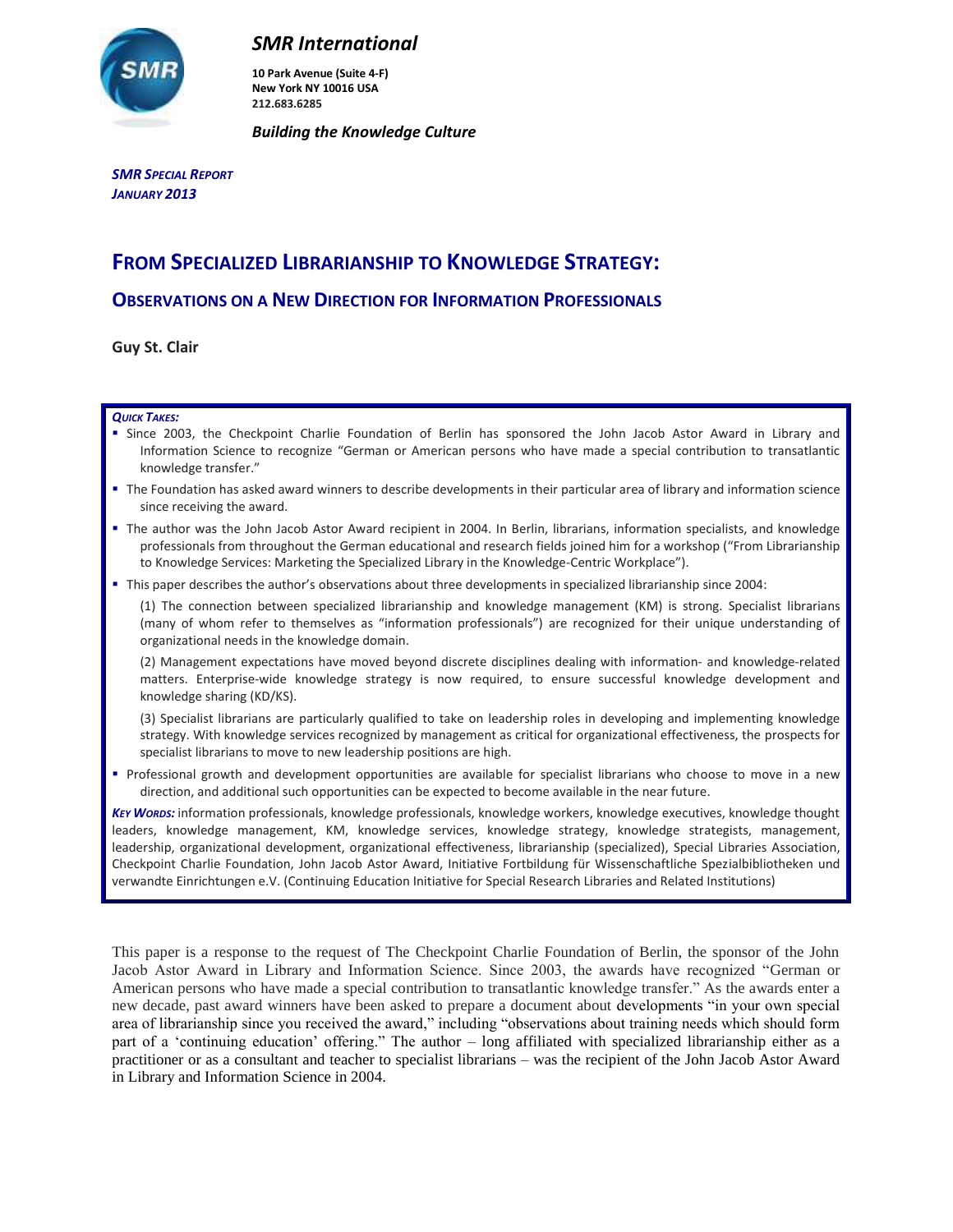## **The John Jacob Astor Award in Library and Information Science (The Checkpoint Charlie Foundation Award)**

Founded in 1994 by the Berlin State Legislature, the [Checkpoint](http://www.cc-stiftung.de/index.php?option=com_content&view=category&layout=blog&id=445&Itemid=446)  [Charlie Foundation](http://www.cc-stiftung.de/index.php?option=com_content&view=category&layout=blog&id=445&Itemid=446) is a Berlin-based legal foundation. Its purpose is to foster German-American relations with special consideration for the role that the U.S. played in Berlin between the years of 1945 and 1994. A non-partisan and non-profit institution, the Foundation since its establishment has planned, supported and implemented over 400 German-American projects.

As noted in Caroline Fetcher's article in 2009, "no tourist coming to Berlin misses a visit to 'Checkpoint Charlie,' having their pictures taken next to a small watchmen's booth that marks the former border crossing in the middle of the city." 1

Fetcher paints a dramatic picture of the history of the site:

The gaiety that surrounds Checkpoint Charlie today stands in stark contrast to its recent history. Not even one generation ago, this was a place where cameras were forbidden and laughter was rarely heard. The former U.S. Army checkpoint is located where the East-West divide used to cut the vibrant city of Berlin in half. Checkpoint Charlie symbolized not only the separation of the city and the country but also the divide between the warring Cold War factions. By 1962, Charlie was the only place where foreigners visiting Berlin could cross from West to East and vice versa. It also became a loophole for escapees from the East. Today, only a small strip of bricks in the ground traces the former Berlin Wall. A souvenir shop and a museum also flank the site.

Since the 240th birthday of John Jacob Astor in 2003, the Checkpoint Charlie Foundation has annually awarded the John Jacob Astor Award in Library and Information Science, in cooperation with the [Initiative](http://www.initiativefortbildung.de/html/home/aktuell.html)  [Fortbildung für Wissenschaftliche Spezialbibliotheken und verwandte](http://www.initiativefortbildung.de/html/home/aktuell.html)  [Einrichtungen](http://www.initiativefortbildung.de/html/home/aktuell.html) e.V. (Continuing Education Initiative for Special Research Libraries and Related Institutions e.V.).

The award's name honors John Jacob Astor, born in 1763 in Walldorf near Heidelberg. Astor immigrated to the United States in 1784, and at his death in 1848 left an enormous fortune, the basis of which was used to create the Astor Library in New York. In 1895, in a bold plan, the resources of the Astor Library were combined with the Lenox Library (founded by James Lenox) and the Tilden Trust (bequeathed by Samuel J. Tilden) to form a new entity, The New York Public Library, Astor, Lenox and Tilden Foundations. The plan was immediately recognized as an unprecedented example of private philanthropy for the public good.

The John Jacob Astor Award enables German or American persons who have made a special contribution to transatlantic knowledge transfer to come to Berlin for a special professional conference. At this bilateral workshop, librarians, information specialists, and knowledge professionals from throughout the German educational and research field are given the opportunity to familiarize themselves with the latest developments in the field and to pass these on within their institutions.

 $\overline{a}$ 

#### **John Jacob Astor Award in Library and Information Science (The Checkpoint Charlie Foundation Award)**

2003: Kristin McDonough, NYPL/SIBL: **Making Research Collections Accessible and Relevant to the General Public: the Science, Industry and Business Library (SIBL) Experiment**

2004: Guy St. Clair, SMR International: **From Librarianship to Knowledge Services: Marketing the Specialized Library in the Knowledge-Centric Workplace**

2005: Mary Ellen Bates, Bates Information Services: **From Librarianship to Information Mobilization**

2006: Alice Schreyer, Special Collections Research Center, University of Chicago / Dr. Alice Prohaska, Somerville College (from 1 Sept. 2010): **Moving Special Collections into the Center: A Workshop for Special Collections Curators and Administrators**

2007: Kathryn J. Deiss, Content Strategist Association of College and Research Libraries: **Designing the Power Library**

2008: Prof. h.c. Dr. Gabriele Beger, Staatsund Universitätsbibliothek Hamburg: **Was ist wirklich drin in den Urheberrechtskörben? Die Neuregelunge im deutschen Urheberrecht**

2009: Cindy Hill, Research Library at the Federal Reserve Bank of San Francisco: **Not a Time to Blink: Leading in Changing Times**

2010: Donna Scheeder, Congressional Research Services, Library of Congress: **Planning for the Library of the Future**

2011: Sebastian Nix, Wissenschaftszentrum Berlin für Sozialforschung: **Wandel gestalten! Aktuelle Herausforderungen beim Management von Spezialbibliotheken. Baustein 1: Nutzerbedürfnisse entschlüsseln …**

2012: Steven A. Lastres, J.D., Director of Library & Knowledge Resources, Debevoise & Plimpton LLP: **Knowledge Management as an Evolution of Traditional Librarianship**

<sup>1</sup> Fetscher, Caroline. "A Symbol of German Gratitude: Berlin's Checkpoint Charlie Foundation Strengthens Transatlantic Relations." *The Atlantic Times: A Monthly Newsletter from Germany*. August 2009.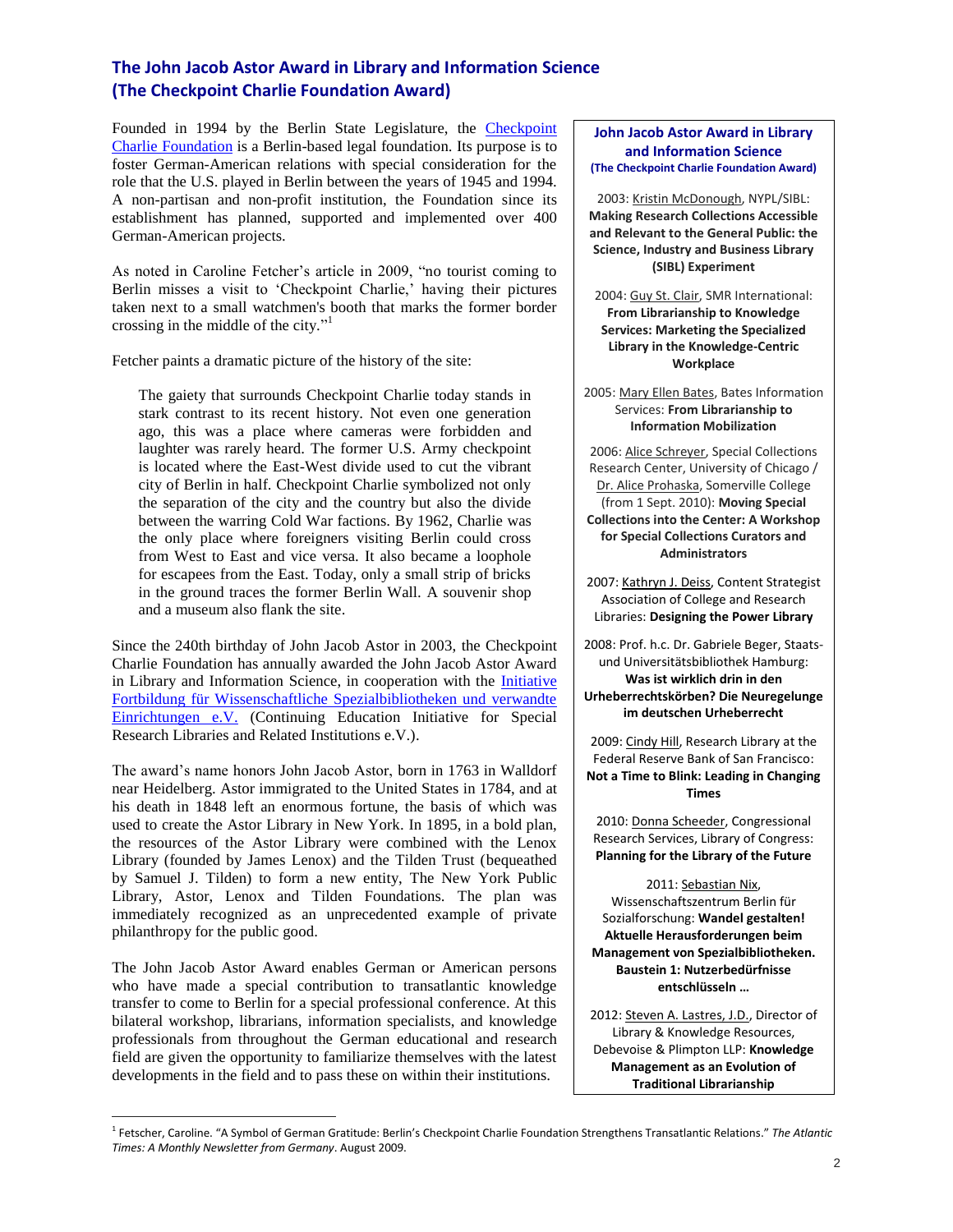Through this prize and the associated workshop, the Checkpoint Charlie Foundation seeks to provide German information and knowledge workers the opportunity to learn from the considerable methodological and technological advances of their American colleagues in the field, while narrowing the transatlantic divide. All of the award recipients – this author included – are greatly indebted to the leaders of Checkpoint Charlie Stiftung, and especially to Dr. Andrea Mehrländer, Executive Director, and to Evelin Morgenstern, Director, Initiative Fortbildung für wissenschaftliche Spezialbibliotheken und verwandte Einrichtungen e. V., for their confidence and enthusiasm in creating and implementing this important exchange of intellectual and professional riches.

### **Specialized Librarianship in the Knowledge-Centric Organization**

In 2004, when I was honored with the great opportunity to share my enthusiasm and professional perspective with German colleagues, the topic of my presentation was "From Librarianship to Knowledge Services: Marketing the Specialized Library in the Knowledge-Centric Workplace." In my work as a consultant and student of specialized librarianship, I had identified knowledge services as an appropriate management methodology for supporting the knowledge-development and knowledge-sharing (KD/KS) requirements of the knowledge-focused organization.<sup>2</sup> Indeed, the very definition of *knowledge services* ("the convergence of information management, knowledge management, and strategic learning into a single, over-arching management function") spells out how managers expect information- and knowledge-related activities to function. When knowledge services – as a management methodology – is successful, the company benefits with strengthened research, improved contextual decisionmaking, accelerated innovation, and a renewed excellence in knowledge asset management.

The May 2004 workshop in Berlin had three parts. The first [\(The Knowledge Services Advantage\)](http://smr-knowledge.com/wp-content/uploads/2012/11/Berlin-2004-1-Advantage.pdf) had as its subtitle "Shaping Your Organization for Performance Excellence." Designed to introduce the concept of knowledge services to professional colleagues, the discussion between the participants and myself centered on how the well-managed organization requires a knowledge services functional unit (we called it the company's "knowledge nexus," a phrase that come into many conversations over the next few years). Not surprisingly, we focused on the idea of the specialized library as the company's knowledge nexus and spent considerable time talking about the viability of a *library* having that role, particularly with respect to how the word *library* is defined by most managers.

The second section of the workshop [\(Re-Inventing Knowledge Management\)](http://smr-knowledge.com/wp-content/uploads/2012/12/Berlin-2004-2-Audit-Strat-Plan-1.0.pdf) helped us get down to business, for the question being asked – almost from the beginning of the workshop – was "How do we do knowledge services?" Or, more to the point, "What do we do first?" To answer those questions, the structure for this discussion had to do with "Conducting the Knowledge Audit and Developing the Strategy Plan for Knowledge Services." These basic management tools were given much attention, and at the end of the session, we had shared many concepts and practical examples, especially with respect to individual variations in different types of specialized libraries.

The final part of the workshop [\(Taking Knowledge Services into the Organization\)](http://smr-knowledge.com/wp-content/uploads/2012/12/Berlin-2004-3-Mkt-CRS-1.0.pdf) took us back to the purpose of our coming together, to speak about how we could move knowledge services (the concept which defines the professional role of most specialist librarians) into an enterprise-wide focus. Our framework for this concluding section was "Marketing and Raising Awareness – Customer Service/CRM – Identifying Advocates and Champions." With my professional colleagues in Berlin, we were able to share a great variety of wide-ranging experiences from which – returning to the workplace – we could consider and, in some cases, put into practice.

### **Connecting Specialized Librarianship and Knowledge Services**

 $\overline{a}$ 

Since the 2004 conference in Berlin, there have been many developments in specialized librarianship. There are issues relating to identity (are specialist librarians "librarians"? information professionals? knowledge strategists?), to competition (what is the distinction between "research librarian" and "specialist librarian"? is a "research" department the same as a "specialized library"?), and to organizational function (is the specialist librarian an internal information/knowledge consultant? a manager of a business unit? a database developer or other technology specialist?).

All of these challenges contribute to a certain amount of concern within specialized librarianship, the branch of librarianship that has long been established as "different" from public, academic, and school librarians. As can be established in almost any conversation when specialist librarians are speaking with one another, the very language they use to describe their work appears to be moving more and more *away* from the language usually associated with librarianship.

<sup>2</sup> St. Clair, Guy. "Knowledge Services: Your Company's Key to Performance Excellence." *Information Outlook*, June 2001, and *Beyond Degrees: Professional Learning for Knowledge Services* (Munich: K.G. Saur, 2003).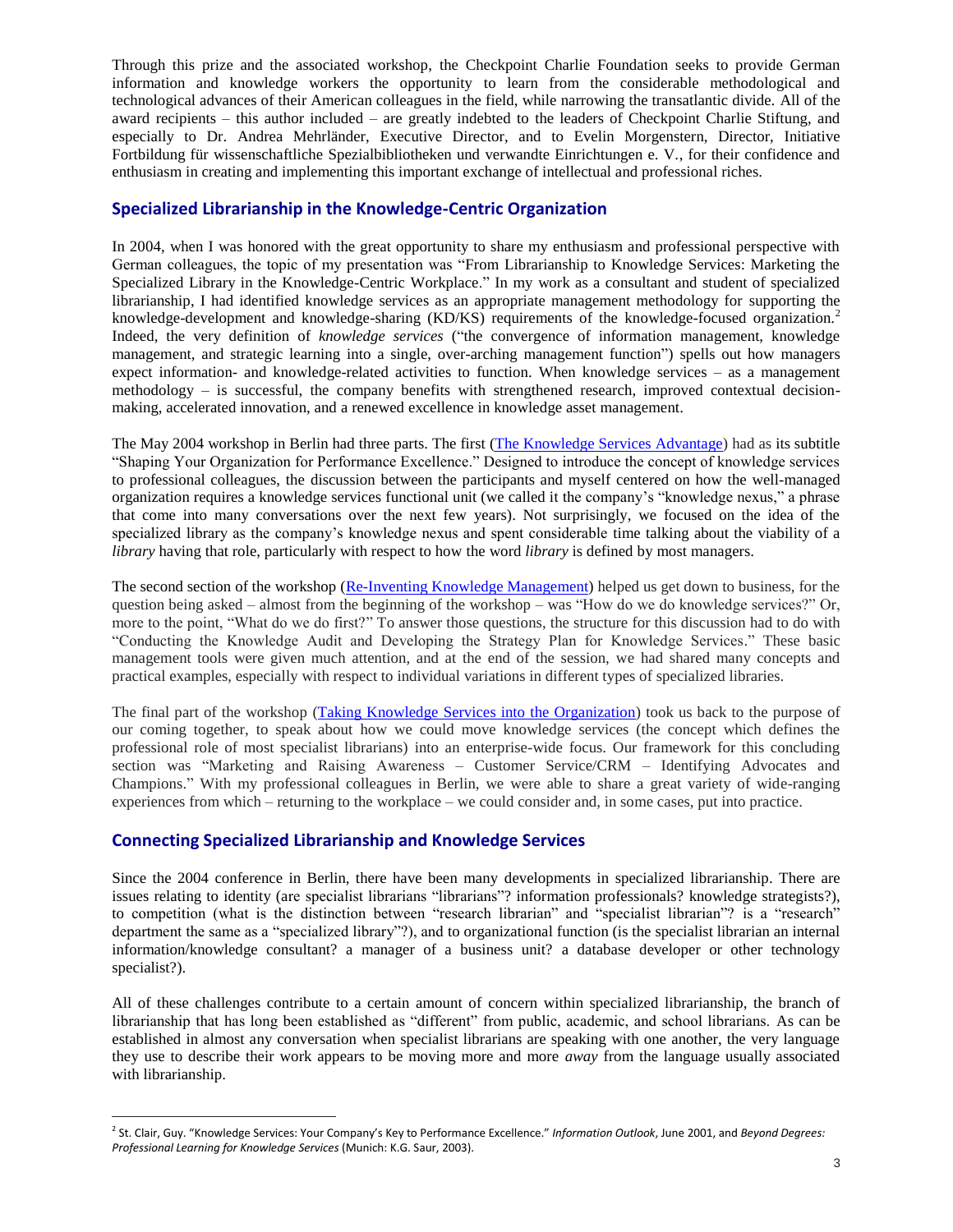Equally important (or perhaps more important), the language of the people with whom specialist librarians work – their managers, their informationand knowledge-focused colleagues within the organization, and their research clients – also veers strongly away from language usually associated with libraries. The focus in the modern specialized library is on connections, on establishing collaboration relationship among a wide variety of people who, with the specialist librarian, can identify resources for corporate and organizational requirements.

Cutting across the concerns within specialized librarianship is the fact that the specialist librarian – as noted above – has been functioning as a knowledge services professional throughout most of the history of this branch of librarianship. If knowledge services converges information management, KM, and strategic learning (as it does), for those companies and organizations with specialized libraries the knowledge services function is a "natural." What is important to note, in this context, is that management expectations have caught up with this performance functionality. When a company manager has the company's specialist librarian as one of his or her direct reports, and that specialist librarian puts himself or herself into a leadership role by devising knowledge initiatives that benefit not only the immediate business unit or department but the larger organization as well, everyone wins. And it is particularly important to recognize that management isn't necessarily surprised that it is the specialist librarian who comes forward with the suggestion for the knowledge initiative. In the modern, well-managed organization, it's what the specialist librarian is expected to do.

#### **Reading the Runes**

The connection between specialized librarianship and knowledge services has been a running theme at SMR International, particularly with the company's published materials and consulting assignments. Numerous articles have been published, either in *Information Outlook* (the magazine of the Special Libraries Association), or as white papers, briefings, and *SMR International Special Reports*, published by SMR International for clients and colleagues. A selected list of these materials is included in the sidebar (linked documents were published by SMR International), and additional SMR materials are listed at [SMRShare,](http://smr-knowledge.com/smrshare/) the company's knowledge capture site.

Not surprisingly, much information and knowledge is collected in client projects, and SMR International's work with clients is no exception. Information gathered by SMR project teams in meetings, conversations, and private studies conducted for clients is particularly useful in identifying trends in the knowledge-related functions of any client study. Indeed, one of the most powerful influences in determining the change in management expectations about specialized librarianship and the desire of organizational leaders for knowledge strategy has been SMR's observations and findings in client projects. In working with executives, SMR's consulting specialists (and those of other consultancy practices as well, of course), the message has been clear: corporate and organizational executives are no longer interested in a group of stand-alone research functions, and specialized librarians and other research managers and research staff must be connected and linked to organizational goals through the company's knowledge strategy.

Yet there is more to this connection between specialized librarianship and knowledge strategy than identifying trends among client contacts or the writing and publication of professional articles. At SMR, the company's primary purpose is to work with clients in the development of knowledge strategy. When this purpose connects with the SMR team's experience

#### **Specialized Librarianship and Knowledge Services: Making the Connection**

Several published resources demonstrate that the professional management and leadership responsibilities of the specialist librarian match those of the knowledge strategist:

- From Special Library to Organizational Knowledge Nexus, in *Information Outlook* 10 (1) 2006
- [Software-as-a-Service \(SaaS\): Put the](http://smr-knowledge.com/wp-content/uploads/2010/01/EOS-SaaS-White-Paper-2008.pdf)  [Focus on the KM/Knowledge Services](http://smr-knowledge.com/wp-content/uploads/2010/01/EOS-SaaS-White-Paper-2008.pdf)  [Core Function](http://smr-knowledge.com/wp-content/uploads/2010/01/EOS-SaaS-White-Paper-2008.pdf) (2007)
- [The Knowledge Audit: Building the](http://smr-knowledge.com/wp-content/uploads/2010/05/Know-Audit-Stanley-StClair-2008.pdf)  [Foundation for Knowledge Services](http://smr-knowledge.com/wp-content/uploads/2010/05/Know-Audit-Stanley-StClair-2008.pdf) (2008)
- The KM/Knowledge Services Continuum: From the Theoretical to the Practical, in *Information Outlook* 12 (1) 2008
- Knowledge Services: The Practical Side of Knowledge Management: How KD/KS Creates Value, in *Information Outlook* 12 (6-7) 2008
- [Prospects for Specialized Libraries:](http://smr-knowledge.com/wp-content/uploads/2010/05/2008-10-26-SMR-Special-Rept-Future-Spec-Libr.pdf)  [Comments from Colleagues \(2008\)](http://smr-knowledge.com/wp-content/uploads/2010/05/2008-10-26-SMR-Special-Rept-Future-Spec-Libr.pdf)
- [Building the Knowledge Culture: The](http://smr-knowledge.com/wp-content/uploads/2011/03/MAP_Effect.Culture2010.09.19.pdf)  [Knowledge Services Effect](http://smr-knowledge.com/wp-content/uploads/2011/03/MAP_Effect.Culture2010.09.19.pdf) (2009)
- [The KM/Knowledge Services Continuum:](http://smr-knowledge.com/wp-content/uploads/2011/03/MAP_Continuum2010.09.19.pdf)  [Building the Knowledge Services](http://smr-knowledge.com/wp-content/uploads/2011/03/MAP_Continuum2010.09.19.pdf)  [Strategic Framework](http://smr-knowledge.com/wp-content/uploads/2011/03/MAP_Continuum2010.09.19.pdf) (2009)
- [Critical Success Factors: Management](http://smr-knowledge.com/wp-content/uploads/2011/03/MAP_Measures2010.09.19.pdf)  [Metrics, Return-on-Investment, and](http://smr-knowledge.com/wp-content/uploads/2011/03/MAP_Measures2010.09.19.pdf)  [Effectiveness Measures for Knowledge](http://smr-knowledge.com/wp-content/uploads/2011/03/MAP_Measures2010.09.19.pdf)  [Services](http://smr-knowledge.com/wp-content/uploads/2011/03/MAP_Measures2010.09.19.pdf) (2009)
- [Enterprise Content Management \(ECM\)](http://smr-knowledge.com/wp-content/uploads/2011/03/MAP_ECM2010.09.19.pdf)  [for Knowledge Services: A Strategic](http://smr-knowledge.com/wp-content/uploads/2011/03/MAP_ECM2010.09.19.pdf)  [Approach to Knowledge Asset](http://smr-knowledge.com/wp-content/uploads/2011/03/MAP_ECM2010.09.19.pdf)  [Management](http://smr-knowledge.com/wp-content/uploads/2011/03/MAP_ECM2010.09.19.pdf) (2009)
- The New Knowledge Services: The Next [Decade](http://smr-knowledge.com/wp-content/uploads/2011/07/SLA-IT-Division-Presentation-2011.06.13.pdf) (2011)
- [Information and Knowledge Strategy for](http://smr-knowledge.com/wp-content/uploads/2011/06/GStC-Dority-Interview.pdf)  [Specialized Librarianship: Kim Dority](http://smr-knowledge.com/wp-content/uploads/2011/06/GStC-Dority-Interview.pdf)  [Interviews Guy St. Clair about Columbia](http://smr-knowledge.com/wp-content/uploads/2011/06/GStC-Dority-Interview.pdf)  [University's M.S. in Information and](http://smr-knowledge.com/wp-content/uploads/2011/06/GStC-Dority-Interview.pdf)  [Knowledge Strategy](http://smr-knowledge.com/wp-content/uploads/2011/06/GStC-Dority-Interview.pdf) (2011)
- [Starting KM in Your Organization: Here's](http://smr-knowledge.com/wp-content/uploads/2012/01/01.01.2012-SMR-Spec-Rept.pdf)  [Your Strategic](http://smr-knowledge.com/wp-content/uploads/2012/01/01.01.2012-SMR-Spec-Rept.pdf) Road Map (2012)
- [Knowledge Strategy: Take Charge](http://smr-knowledge.com/wp-content/uploads/2012/01/02.01.2012-SMR-Spec-Rept.pdf)  Move [Forward as the Knowledge Thought](http://smr-knowledge.com/wp-content/uploads/2012/01/02.01.2012-SMR-Spec-Rept.pdf)  **[Leader in Your Organization](http://smr-knowledge.com/wp-content/uploads/2012/01/02.01.2012-SMR-Spec-Rept.pdf) (2012)**
- [The New Knowledge Services: Next Steps](http://smr-knowledge.com/wp-content/uploads/2012/07/SMR-Spec-Rept-July-2012.pdf)  [for Career Professionals](http://smr-knowledge.com/wp-content/uploads/2012/07/SMR-Spec-Rept-July-2012.pdf) – Specialist [Librarians as Knowledge Strategists](http://smr-knowledge.com/wp-content/uploads/2012/07/SMR-Spec-Rept-July-2012.pdf) (2012)
- [Manager and Leader: Defining the](http://smr-knowledge.com/wp-content/uploads/2012/11/Spec-Rept-Nov-2012-Mgr-Leader-.pdf)  [Knowledge Strategist](http://smr-knowledge.com/wp-content/uploads/2012/11/Spec-Rept-Nov-2012-Mgr-Leader-.pdf) (2012)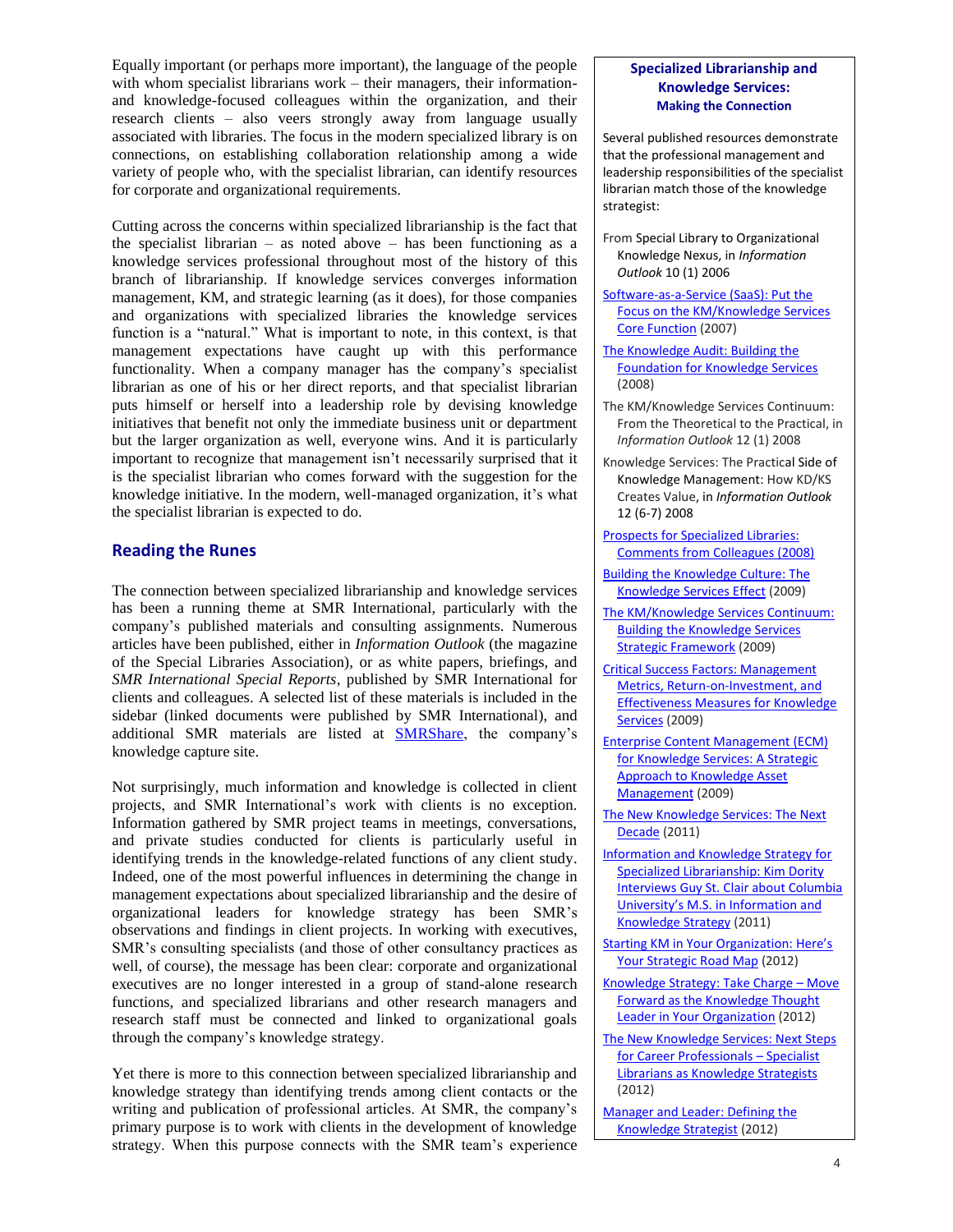and expertise, much of which connects with their management backgrounds in specialized librarianship or similar research functions, the link between the work of the knowledge strategist and the specialist librarian becomes even more obvious. Of particular note is the 2008 SMR Special Report [Prospects for Specialized Libraries: Comments](http://smr-knowledge.com/wp-content/uploads/2010/05/2008-10-26-SMR-Special-Rept-Future-Spec-Libr.pdf)  [from Colleagues \(2008\),](http://smr-knowledge.com/wp-content/uploads/2010/05/2008-10-26-SMR-Special-Rept-Future-Spec-Libr.pdf) an exercise that might appropriately be referred to as a "self-study."

The study's findings are a collection of perceptions about specialized librarianship, observed in a variety of situations and over a period of two decades and, as it turns out, related to the growth of interest in knowledge management and the establishment of knowledge as an organizational asset. Among these findings, several had to do with management expectations about specialized libraries (matching observations made with client projects), with study participants concluding that specialized libraries are well thought of by users and clients who know about the services provided and who avail themselves of those services. At the same time, for management leaders the specialized library appears often to be nothing more than simply another operational function, a means to an end.

A related and very important finding of the study had to do with the working environment in which specialist librarians are or might later be employed. With the study having been conducted in 2008, it is interesting to note that the study argues that a different workplace – what we might term the "knowledge services workplace" – was coming into being. The study predicted that the new working environment would be managed by information professionals who see themselves as knowledge thought leaders providing information, knowledge, and strategic learning support for non-library affiliated knowledge-centric organizations, businesses, or other types of research-focused environments. This is exactly what has happened in many specialized libraries, with the role of the specialist librarian transitioning – for those who choose to accept this role – into knowledge leadership as the parent enterprise embraces the knowledge culture demanded in today's workplace.

Equally important, and perhaps more so, has been the valuable [SLA Alignment Project,](http://www.sla.org/content/SLA/governance/namechange/timeline.cfm) first started in 2007. According to one description of the project, it was created to focus on "identifying tactics we can use to strategically align ourselves with our organizations…."<sup>3</sup> Three tactics – as Amy Affelt termed them in her paper about the project – would be used to drive the SLA Alignment project:

- Developing language to explain what we do and the variety of services we can offer;
- Quantifying the deliverables, value and intelligence we provide; and
- Cultivating the unique skill set and specialized knowledge that are hallmarks of our profession.

In her report, Affelt noted that project research identified three findings that, as we think about the role of the specialist librarian as connecting with the knowledge strategist, "three mission-critical contributions" are expected of that professional employee:

- Unique knowledge regarding the information sources available and how they can best be used in your organization's unique setting;
- Assurance that you are aware of the "newest and truest" sources of information and are making that information available to the organization; and
- Best practices in the most efficient use of information resources.

In concluding that list, Affelt noted that with another finding  $-$  she called it "notable," which it is  $-$  "executives interviewed for the project were not interested in process and methodology. Frankly, how you [the specialist librarian/knowledge strategist) access information is not important to them – they just want to know that it is highly reliable and accurate."

To codify her recommendations to specialist librarians, Affelt produced a list she calls "A Practitioner's Toolkit," a list that could, it seems clear, define the role of the specialist librarian as the organizational knowledge strategist, knowledge thought leader:

1. Identify who and what you are. "The word 'knowledge' resonated again during the interviews with executives," Affelt reports, "because it implies a deep understanding of information." There, in a nutshell, is the call to action for specialist librarians. Their managers and their clients will understand what they do and respect their professional expertise if they are knowledge strategists or knowledge thought leaders for the organization. They do not necessarily understand what librarians do, even specialist librarians.

<sup>3</sup> Affelt, Amy. "Aligning the Information Center to Create Your Future." *Information Outlook*, April 2009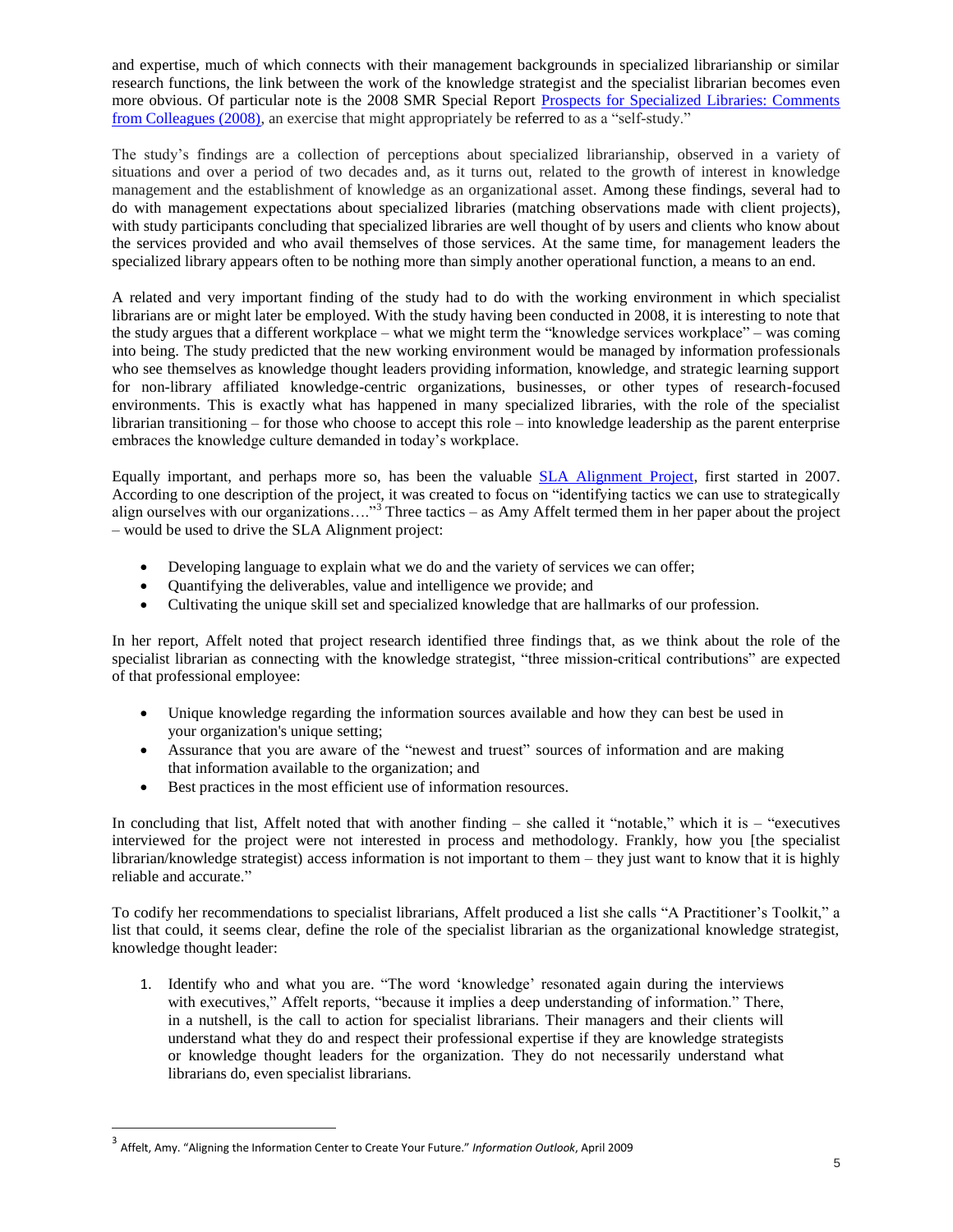- 2. Define your mission and goals. "Your stakeholders look to you to turn information into knowledge quickly and efficiently and give them an edge over the competition. Your mission statement must reflect that expectation."
- 3. Put words into action ("Once you have goals that resonate with the key players in your organization … think of ways to translate those goals into a tangible, pragmatic information product that benefits management's bottom line").
- 4. Seek out champions. An underlying and critical message in all SMR International consulting projects – created by and the special management expertise of SMR's Special Consultant Dale Stanley – is the company's emphasis on sponsorship. For any knowledge initiative to succeed (and hopefully to exceed expectations), a top-down commitment to the support of the initiative and even – when possible – senior management enthusiasm will ease the way and conjure up support from other organizational leaders.
- 5. Promote and sell. Affelt reports that executives are seeking "relevance, timeliness, and accuracy" from specialist librarians and knowledge strategists ("when formulating an 'elevator speech' or presentation … emphasize the product that is delivered rather than the research process that produced it").
- 6. Demonstrate your value. Simply put, "contextualizing" your measurement "in a way that is meaningful to your firm's management" tells a powerful story.
- 7. Ongoing value. Affelt's report on the findings of the SLA Alignment Project makes it clear that there is confirmed data to describe and support the value of specialist librarians as knowledge strategists. That the one can confidently transition to the other is appropriate in today's workplace, a move that – for those willing to make the move – can lead to a position of strength in the parent organization and one in which the specialist librarian *cum* knowledge strategist can position himself or herself at that proverbial "seat at the table," if not – indeed – "at the head of the table."

From these studies and observations comes a larger picture of management's need in dealing with the so-called "knowledge domain," those functions in the company that require attention to ensure highest levels of success with KD/KS. In our studies of the information- and knowledge-focused workplace, we've come to understand that the "idea" of information and knowledge strategy is market driven. Enterprise leaders make it clear that they now require an enterprise-wide knowledge strategy for the successful management of their businesses and organizations. While respectful of and reliant on the many discreet functional disciplines connected with the individual elements of the KD/KS process, each company requires a single, overarching knowledge strategy in order to achieve organizational effectiveness.

### **My New Career (or Not – as I Choose)**

Any review of trends and developments in specialized librarianship between 2003 and 2012 – as requested by the Checkpoint Charlie Foundation – will necessarily include reference to the Special Libraries Association (SLA). For over a hundred years, specialist librarians have functioned as a distinct "branch" of librarianship and information science and SLA, long the preeminent professional organization for information professionals employed in specialized environments and conducting and managing specialized research for those organizations, has represented these information and knowledge professionals well. They are defined by SLA as "information resource experts who collect, analyze, evaluate, package, and disseminate information to facilitate accurate decision-making in corporate, academic, and government settings,"<sup>4</sup> and their managements – in whatever company or organization employs them – have high performance expectations about their contribution to the success of the larger enterprise.

Since 2003, specialist librarians (and other information and knowledge professionals, whether members of SLA or not) have seen great changes in those management expectations, and in many of their employing organizations, these information and knowledge professionals have witnessed and been impacted by the need – expressed by their employing organizations – for them to take on a strategic role in organizational success. The impact has not been subtle, and its approach was described in this author's centennial history of SLA, published in 2009.<sup>5</sup> The book concluded with a description of a new role for specialist librarians, that of performing as knowledge thought leaders in their employing organizations. In this new role, each specialist librarian/knowledge thought leader would have – it was predicted – the opportunity to use the principles and functional methodologies of specialized librarianship to re-shape their employing organization. They would use their skills and their expertise to structure the company as a knowledge culture, an environment in which shared beliefs about the value of knowledge and the function of

<sup>&</sup>lt;sup>4</sup> Special Libraries Association (SLA) <u>Association Profile</u>. Accessed December 7, 2012.

<sup>&</sup>lt;sup>5</sup> St. Clair, Guy. *SLA at 100: From "Putting Knowledge to Work" to Building the Knowledge Culture*. (Alexandria VA USA: Special Libraries Association, 2009). The author is indebted to the Checkpoint Charlie Foundation for its request for this paper, as it provides the opportunity for further documentation of the association's history, covering some of the SLA "story" taking place after the association's centenary.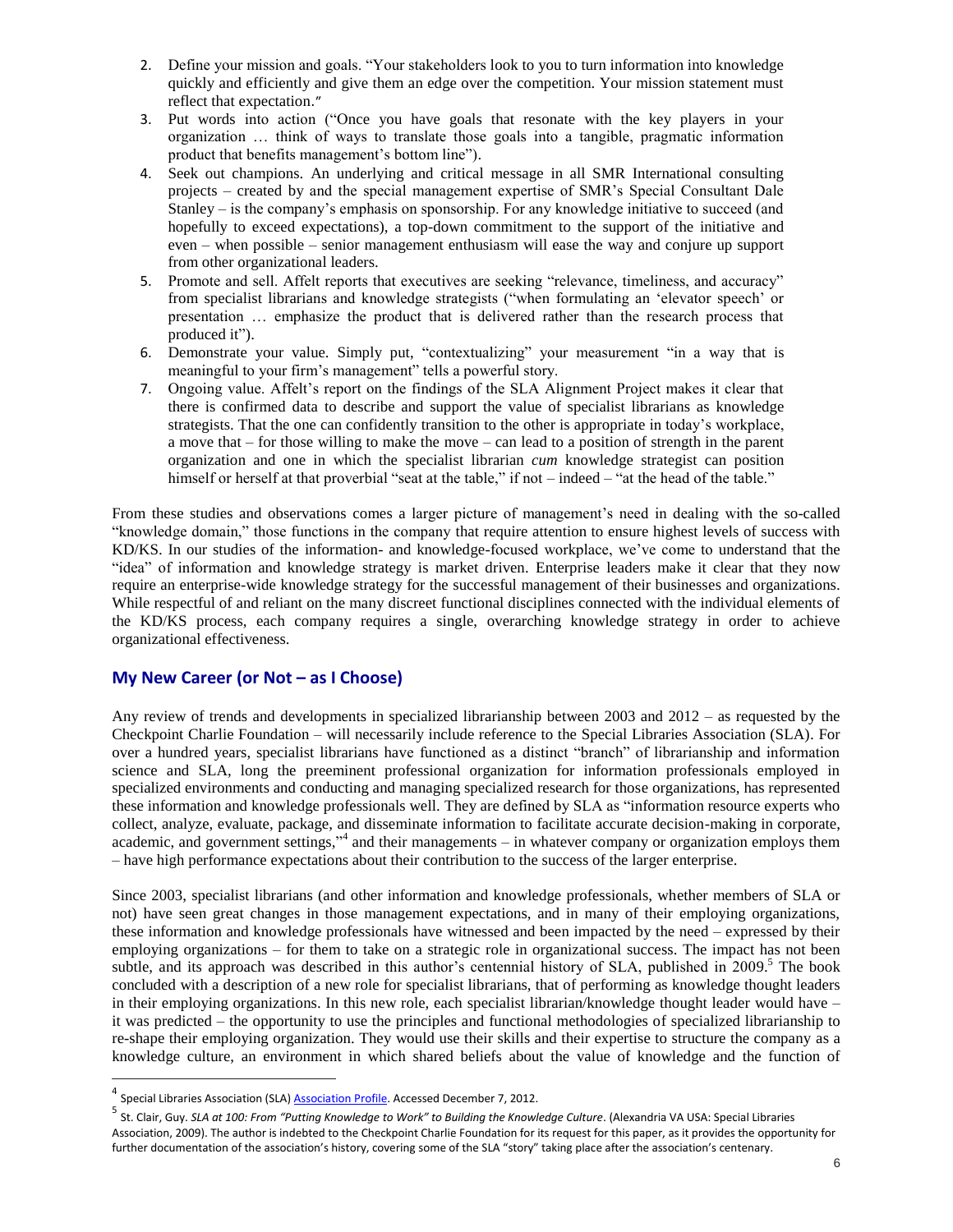knowledge services (the combined strengths of information management, knowledge management, and strategic learning) would position the larger enterprise for on-going KD/KS success.

Yet despite the advocacy of leaders within specialized librarianship, the move toward a new direction for specialized librarianship did not proceed smoothly. For many years there had been a certain tension – or "distance," it might be called – between those who worked as specialist librarians and others in the library profession, and that difference was much discussed between 2003 and 2012. Information and knowledge professionals educated in the usual graduate study programs in information and library science were required to adapt some of what they had learned, if they expected to succeed in specialized librarianship. Their graduate education had embraced a broader, more generalized approach to librarianship, as their studies had been designed to educate future practitioners in all types of libraries (usually referred to as public, academic, specialized, and school libraries). And while there are some exceptions (some library and information science programs offer elective courses or special "institutes" or study programs in specialized librarianship), most professional librarians moving into specialized librarianship learn management and service-delivery principles for this particular type of librarianship through experience. Similarly, the non-library research specialist or research manager finds himself or herself in a similar situation, learning the principles of specialized research management on the job or in workshops and other non-academic learning activities available through various associations and organizations (including SLA, which does not require graduate library and information science qualification for membership in the association and thus attracts members who are working in research functions and specialized libraries but who are not "degreed" librarians – they join the association for its networking, advocacy, and educational focus and thus benefit from SLA's wide-ranging knowledge-sharing environment).

In a curious coincidence, it was SLA's very valuable and useful Alignment Project, described above, which brought the subject forward, opening a new wave of discussion about the professional identity of specialist librarians and information professionals. The Alignment Project did not focus particularly on studying the similarities and differences between specialist librarians and other library and information science practitioners, but it did expect to give attention to management expectations about the role and function of the specialist librarian. There had been much discussion over the years about "librarian" as a descriptor for these information professionals, since in most organizations those who supervised or had SLA members as direct reports did not connect their professional work with their own understanding of the work of "librarians." Indeed, many SLA members – whether credentialed librarians or not – performed job functions that had little to do with librarianship, and in their work they performed under a wide range of job titles (one celebrated informal study – reported anecdotally – found just short of 200 the number of different job titles used by SLA members).

As the decade continued, the differences between the librarianship "side" of SLA's members and those who practiced research and library management from a less "credentialed" background (meaning that the research delivery and management principles they used were established through other experiences and sources, rather than through accredited library educational programs) continued to be spoken about, often quite openly. Now, with the conclusions established through the research findings of the Alignment Project being presented at conferences and described among the association's membership, it began to be clear that a new direction was needed for SLA. Not only should SLA move in a new and less library-focused direction, providing strategic support for organizational management's strategic goals (as described in Affelt's "Practitioner's Toolkit," above), the association's Board of Directors recommended a new name for the Special Libraries Association: the Association for Strategic Knowledge Professionals:

We are convinced [the Board of Directors wrote] that our association will be stronger and will provide better service to our members with a new name that indicates the knowledge and value that our members provide to their organizations. In addition, the new name will help the association build a bigger tent, becoming more inclusive of professionals who are in the business of providing information but who may not see themselves in the "special libraries" association.<sup>6</sup>

The name change was put to the members of SLA, who chose, by a vote of 3,225 to 2,071 to keep the name Special Libraries Association.<sup>7</sup> At the very least, there would not be a nominal move in a new direction.

Thus the message became clear: there are information professionals working in the knowledge domain who identify themselves as specialist librarians, proud of their historical connections with librarianship. As the larger profession of library and information science advances and its practitioners take on demanding new responsibilities, they want

 6 Special Libraries Association (SLA[\) Alignment Project Timeline](http://www.sla.org/content/SLA/governance/namechange/timeline.cfm) Accessed December 9, 2012. 7 "Members Reject Name Change; Alignment Initiatives to Continue." *Information Outlook* 14 (1) January 2010.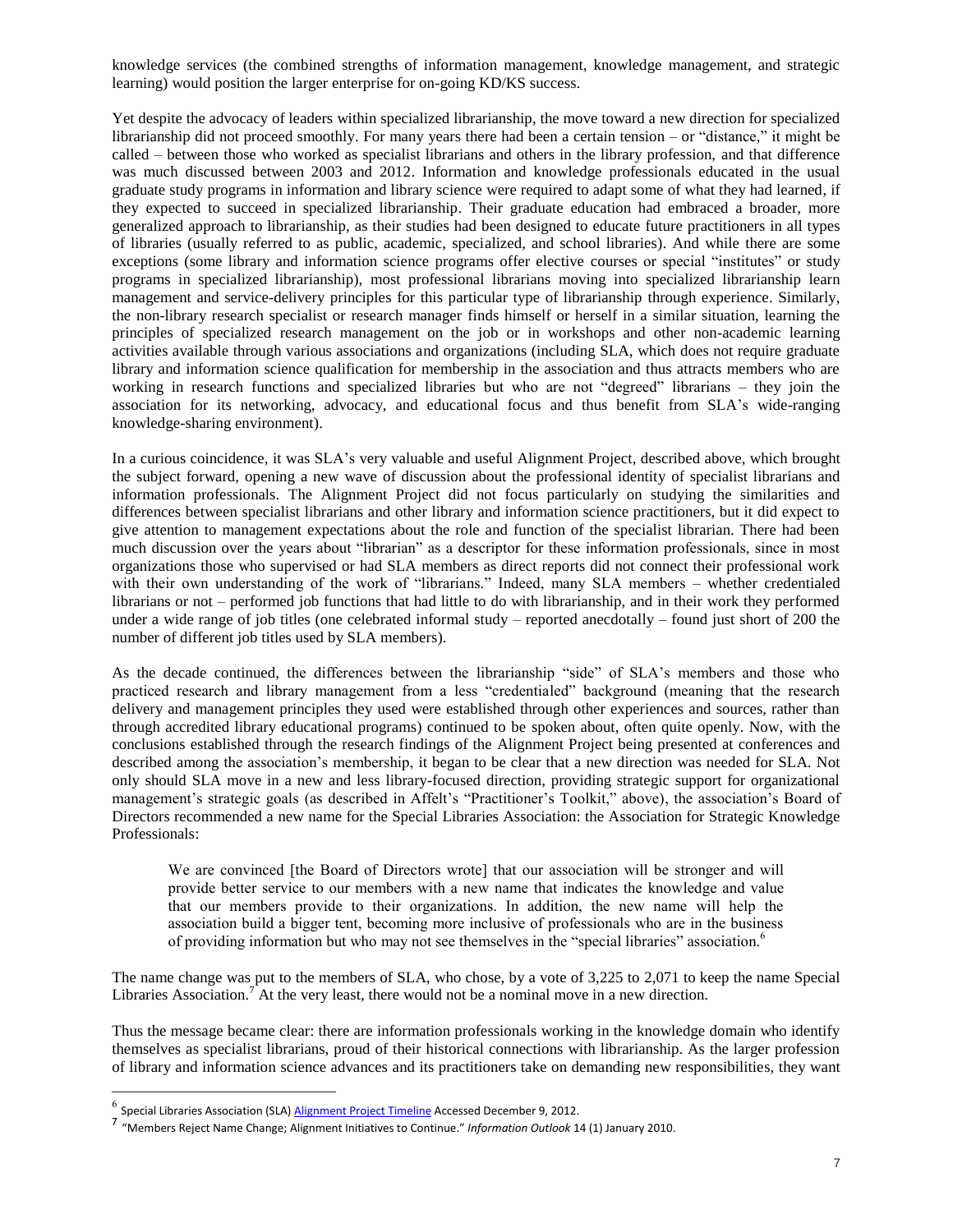to be part of it. At the same time, other information and knowledge workers, including many specialist librarians but also including many others working in the knowledge domain who do not identify with librarianship (and who have managers who also do not identify them as librarians) see themselves as knowledge strategists. They are choosing to work as knowledge thought leaders for the organizations and companies that employ them.

What has happened, in effect, is that despite much effort that has been made – and will continue to be made – to ensure that these separate "versions" of knowledge work move forward with the level of collaboration that has characterized specialized librarianship (and SLA) for more than 100 years, there are now two "types" of knowledge workers performing this work. As people move into this field, they can choose the direction they wish to follow, with knowledge-related professional jobs going to job seekers who are able to match their own interests with the identified needs of the people who are hiring them. When it comes to choosing whether one will work as a specialist librarian or as a knowledge strategist (or, indeed, as some combination of the two), information and knowledge professionals will migrate to those jobs where they – and their employers – feel they belong, based on their skills, their expertise, their shared values about the role and value of knowledge in the company, and their education and training.

### **Strategic Learning for Future Success**

In requesting this review, the Checkpoint Charlie Foundation also asked for "observations about training needs which should form part of a 'continuing education' offering." Evident from the commentary above should be a connection between what is being sought by information practitioners (whether they intend to practice as specialist librarians or as knowledge strategists) and the identified requirements of corporate and organizational leaders. Specialized librarianship and similar research-focused information and knowledge management will continue to be required in all organizations, and whether this service-delivery function is provided through the efforts of credentialed librarians or employees whose expertise comes from on-the-job training and other learning activities, this work is not going away. Obviously many of these information professionals will come to their careers in specialized librarianship through established graduate programs in library and information science or, in some cases, might go in a different direction altogether. Of particular note in this connection is the newly established [Master of](http://www.marshall.usc.edu/masters)  [Management in Library and Information Management Science](http://www.marshall.usc.edu/masters) (M.M.L.I.S.) program at the Marshall School of Business at the University of Southern California. This graduate program specifically targets library managers with its two-part mission, to enable graduates "to (1) become part of a global community of professionals able to access, evaluate, select, acquire, create, preserve, and organize information in all its formats and (2) assume leadership positions in a variety of academic, corporate, government, and not-for-profit library settings."<sup>8</sup>

Other information and knowledge professionals – perhaps the majority of these employees in the future, depending on the level of need established by their managers – will not undertake a graduate degree but will attend workshops sponsored by the many units and sub-units of a large group of professional associations, including SLA but also including organizations at the state and local levels and, beyond the borders of the United States, the professional development offerings of regional and national authorities. Commercial learning providers are also at work in this area and include such learning activities as those offered through the [Knowledge Management Institute](http://www.kminstitute.org/) or through SMR International (with which the author is affiliated), providing KM and knowledge services training through inhouse workshops for clients and organizations.

For the "other side" of the market – targeting knowledge workers seeking to move into or advance within the KM, knowledge services, and knowledge strategy workplace – strategic learning and training are offered through a variety of providers. These, too, include commercial learning providers, and an impressive array of work is going forward in the academic realm, with some 40-plus institutions worldwide offering degrees in one or another area of knowledge-related learning. Each of these programs has its own particular perspective or point of view, and several are remarkable in their focus on the role of the knowledge worker in the employing organization. The Kent State University [M.S. in Information Architecture and Knowledge Management,](http://iakm.kent.edu/index.php?option=com_content&view=section&layout=blog&id=6&Itemid=53) for example, takes the position that the growth of information-related disciplines and the need for transdisciplinary information and knowledge professionals can best be addressed through the development of educational programs that respond to "current and emerging information skills, technologies, and education."<sup>9</sup>

At Columbia University, the [Master of Science in Information and Knowledge Strategy Program](http://ce.columbia.edu/information-and-knowledge-strategy) is designed for professionals looking to move into careers as knowledge leaders and executives. The 16-month program is designed as a hybrid, networked-learning experience, taught primarily online using a specially designed interactive platform,

<sup>&</sup>lt;sup>8</sup> University of Southern California Marshall School of Business <u>Marshall Master Degree Programs</u>. Accessed December 9, 2012.

<sup>&</sup>lt;sup>9</sup> Kent State University Information <u>Architecture and Knowledge Management</u>. Accessed December 9, 2012.